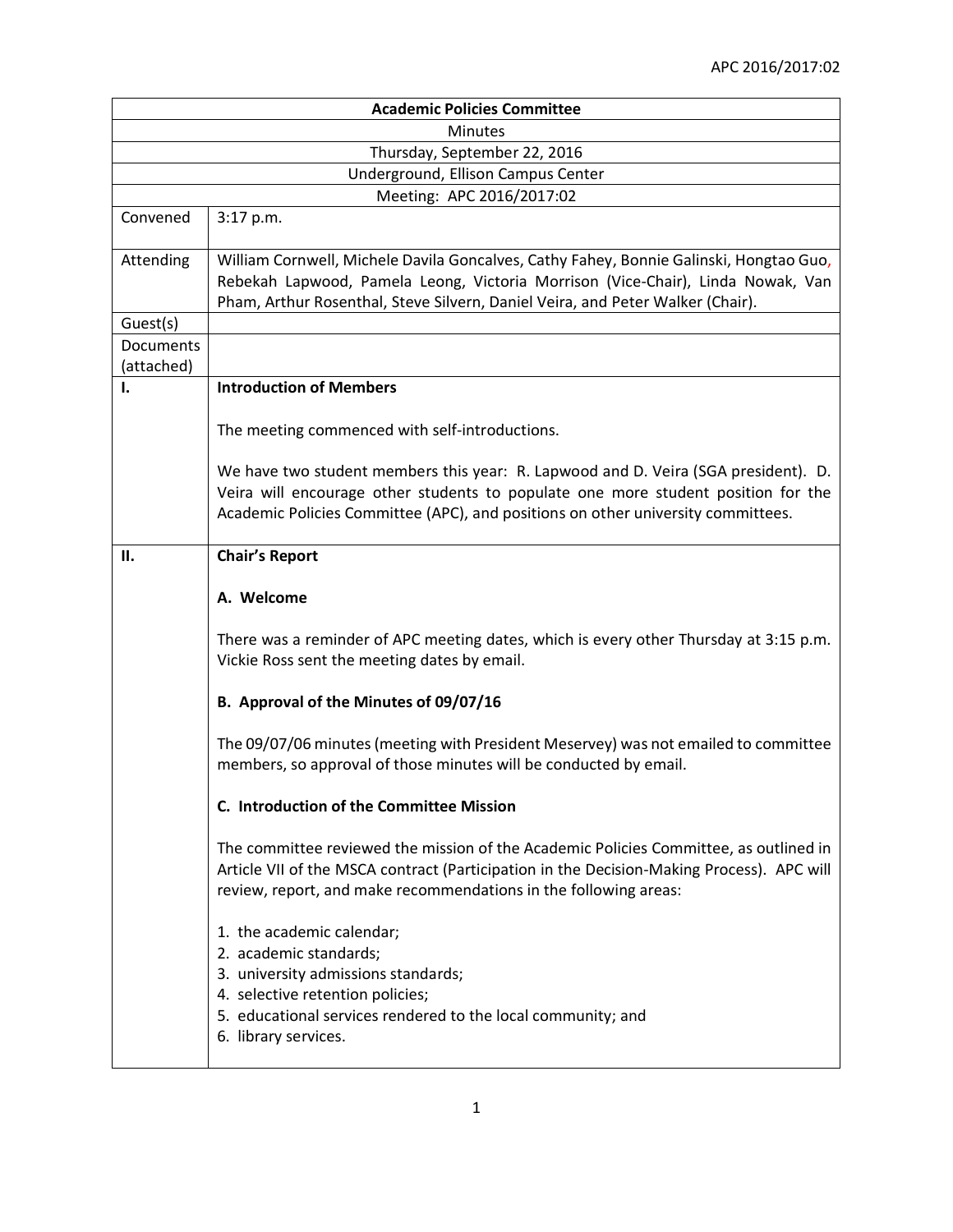|      | Chair P. Walker pointed out that reviewing policies regarding library services is not really                                                                                                                                                                                                                                                                                                                                         |
|------|--------------------------------------------------------------------------------------------------------------------------------------------------------------------------------------------------------------------------------------------------------------------------------------------------------------------------------------------------------------------------------------------------------------------------------------|
|      | the purview of APC, as Salem State has a separate committee for this purpose: Library                                                                                                                                                                                                                                                                                                                                                |
|      | and Media Development.                                                                                                                                                                                                                                                                                                                                                                                                               |
|      |                                                                                                                                                                                                                                                                                                                                                                                                                                      |
| III. | <b>Standing Sub-Committees: Request for Volunteers</b>                                                                                                                                                                                                                                                                                                                                                                               |
|      |                                                                                                                                                                                                                                                                                                                                                                                                                                      |
|      | A. Selective Retention                                                                                                                                                                                                                                                                                                                                                                                                               |
|      | The selective retention subcommittee reviews appeal letters from students who have<br>been dismissed. This subcommittee meets three times a year, in June, August, and<br>January.                                                                                                                                                                                                                                                   |
|      | Volunteers for this subcommittee are: C. Fahey, B. Galinski (chair), M. Davila Goncalves,<br>and P. Leong. Student member D. Veira also volunteered, but there was a question about<br>whether students can serve on a committee that reviews students' academic records and<br>other confidential information. B. Galinski will look into whether this is allowable.                                                                |
|      | If participating in selective retention is not allowed, D. Veira volunteered to serve on the<br>selective retention subcommittee for at-risk students.                                                                                                                                                                                                                                                                               |
|      | After the meeting, Dean Joe Cambone, who is also a member of APC, indicated that he<br>too wishes to serve on the selective retention subcommittee.                                                                                                                                                                                                                                                                                  |
|      | <b>B. Academic Calendar</b>                                                                                                                                                                                                                                                                                                                                                                                                          |
|      | Volunteers for the academic calendar subcommittee are: B. Galinski (chair), H. Guo, V.<br>Morrison, and V. Pham.                                                                                                                                                                                                                                                                                                                     |
| IV.  | <b>New Business</b>                                                                                                                                                                                                                                                                                                                                                                                                                  |
|      | A. Strategize about meeting MSCA mandated mission (review: academic calendar,<br>academic standard, selective retention, educational services for local community)                                                                                                                                                                                                                                                                   |
|      | General Issues                                                                                                                                                                                                                                                                                                                                                                                                                       |
|      | Questions were raised about committee obligations. If no proposal is submitted, does<br>that mean that APC should not act? Chair P. Walker replied that APC makes<br>recommendations pertaining to the six areas listed in the MSCA contract; he also<br>explained the role of APC and of All-University in "governance," which in the MSCA<br>contract is called "participation in the decision-making process."                    |
|      | Another question was raised about whether APC should even review proposals that are<br>not reflected in one of the six areas. For instance, faculty representation on IACUC is an<br>issue some believe to not represent academic policy. Chair P. Walker, however,<br>emphasized that the six areas can be interpreted loosely, and that All-University<br>determines what standing contract committees to "farm out" proposals to. |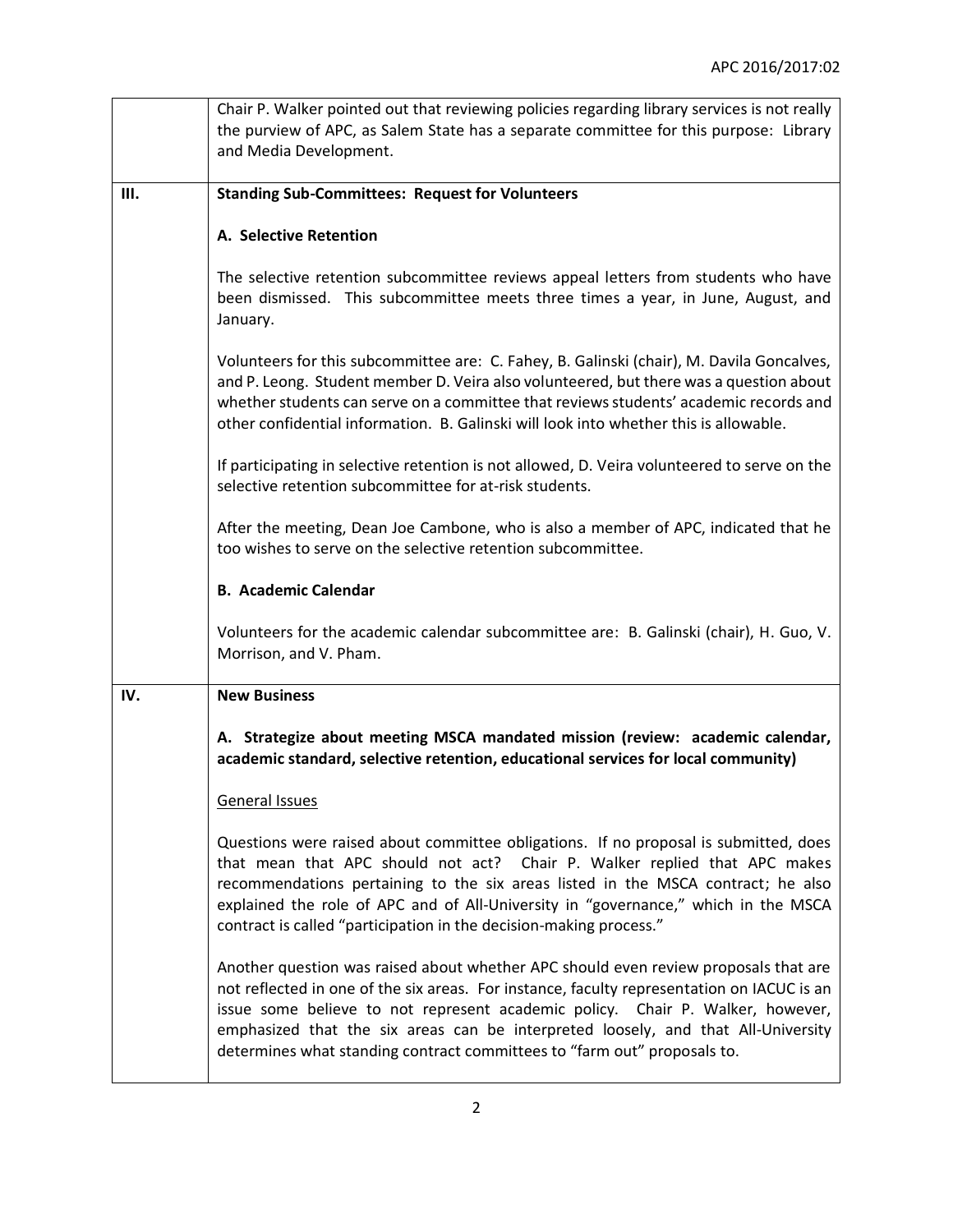There was an inquiry about whether student policies written for a new department must pass Academic Policies. They do. A department's program admissions requirements also must go through Academic Policies. However, this is a gray area, as All-University and APC probably should not micro-manage all the procedures and policies that might have no ramifications outside a particular department of the university.

Academic Calendar

At the 09/07/16 meeting with the president, President Meservey had recommended developing the calendar for four years instead of two.

It was recommended that APC discuss whether the committee should approve a calendar one year in advance, or whether the timeframe should be longer. The committee decided to table any decisions about the calendar four years out until there was a chance to review the results of the recent survey about the current weekly pattern of class meetings.

## Academic Standards

Chair P. Walker recommended that APC request a meeting with admissions. An admissions representative can give a short report. This will allow APC to see if the committee is paying attention to admissions standards.

It was noted that a department's admission requirements must go through Academic Policies. Undergraduate admission requirement changes have not gone through APC because they are dictated by the MA Board of Higher Education. The graduate admission requirements are approved by the Graduate Education Council.

Policies surrounding academic standards can be quite contentious. Some years ago, a proposal came before APC from a department that wanted to establish a minimum GPA for all coursework in that major. The issue was very divisive, and the vote was very narrow. Chair P. Walker recommended that in such divisive cases, the process of review by APC and All-University (as recorded in those committees' minutes) gave the President (or the president's designee) something to go on when deciding when to sign final approval (or disapproval).

There was an inquiry about whether Salem State's decision to make the SATs optional ever went through Academic Policies. It did not. B. Galinski (Assistant Vice President for Enrollment Management) replied that the test option went through admissions only, and that it was a pilot program implemented in fall 2016 and will continue for Fall 2017. Studies had indicated that the SATs were a barrier, so Salem State put in the pilot program. However, APC should pay attention to the pilot and to what may follow.

## Selective Retention

Among the topics covered at the the president's meeting on 09/07/16 was selective retention. Selective retention really encompasses not just students about to be dismissed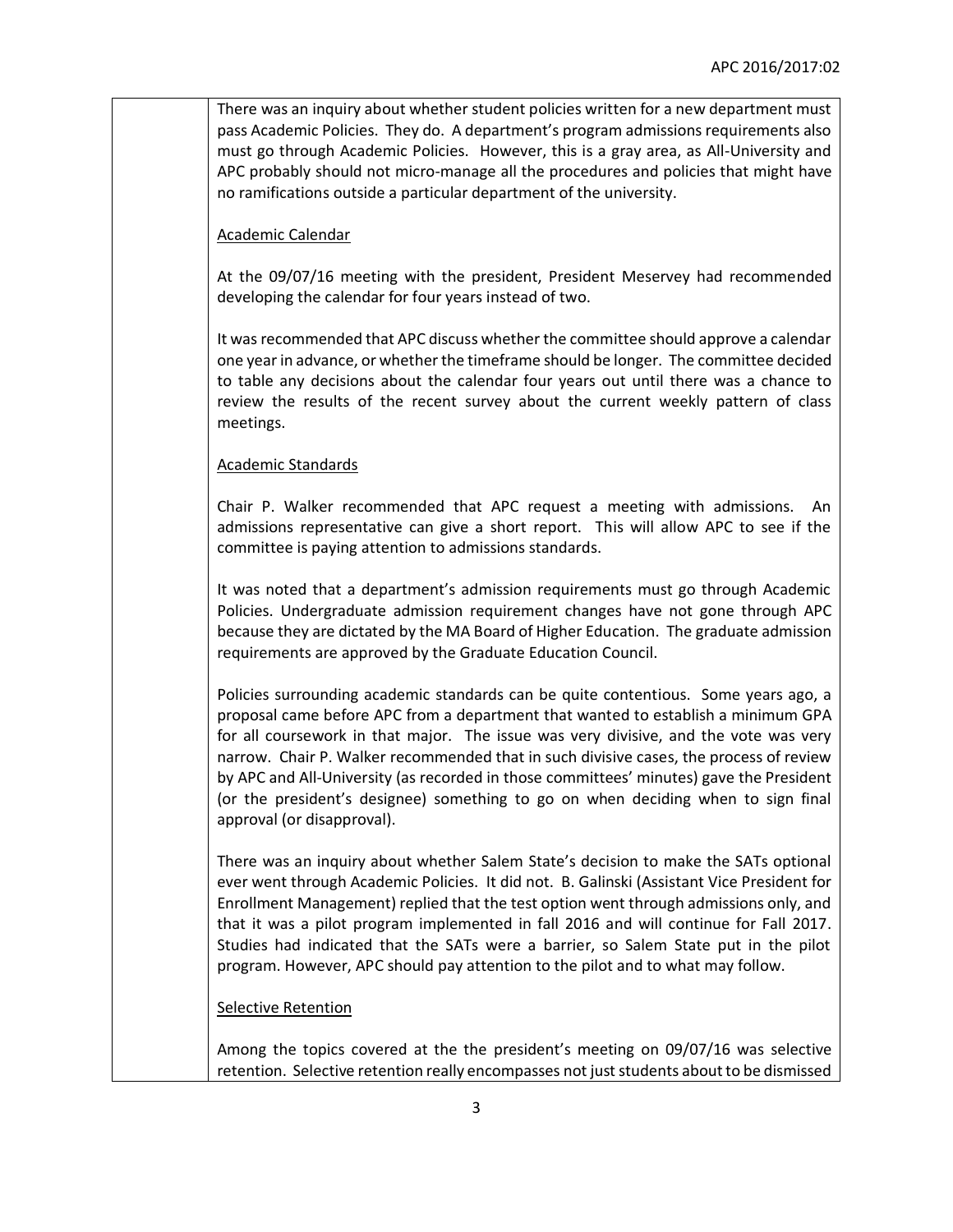|    | but how to retain students in general. Chair P. Walker posed the question of what APC                                                                                                                                                                                                                                                                                                                    |
|----|----------------------------------------------------------------------------------------------------------------------------------------------------------------------------------------------------------------------------------------------------------------------------------------------------------------------------------------------------------------------------------------------------------|
|    | can do in relation to selective retention.                                                                                                                                                                                                                                                                                                                                                               |
|    | It was mentioned that at the meeting with the president, there was a suggestion to create<br>a subcommittee that consists of some APC members, members of Student Life, First Year<br>Experience Office, and members in other offices.                                                                                                                                                                   |
|    | <b>Educational Services for the Local Community</b>                                                                                                                                                                                                                                                                                                                                                      |
|    | Chair P. Walker inquired about the specific educational services Salem State provided to<br>the local community. V. Pham replied that the Center for Economic Education provides<br>free workshops to teachers in the area; the center provides guidance for how to prepare<br>students for college.                                                                                                     |
|    | The Explorers Lifelong Learning Institute also was mentioned.                                                                                                                                                                                                                                                                                                                                            |
|    | A question was posed about what the end goal of the university was in offering<br>educational services to the local community.                                                                                                                                                                                                                                                                           |
|    | B. Strategize about possible comprehensive audit and update of all academic policies                                                                                                                                                                                                                                                                                                                     |
|    | Chair P. Walker felt that APC should go through the entire academic policy section of the<br>undergraduate catalog to look for inconsistencies and problem areas.                                                                                                                                                                                                                                        |
|    | A more comprehensive review of the academic integrity policy is needed. A question was<br>raised about why Salem State has the academic integrity policy it has. What is the<br>purpose of such a policy?                                                                                                                                                                                                |
|    | It was noted that it was very difficult to find the academic policies on Salem State's<br>website. It was further noted that the academic policies, if they can even be found, are<br>in very tiny font. This may require the possible involvement of Information and<br>Technology Services, but it may also involve Marketing and Communications, as the latter<br>should know what is on the website. |
|    | C. Strategize about coordinating review and possible update of policies relating to 4+1<br>and 3+2 programs                                                                                                                                                                                                                                                                                              |
|    | Issues arise when students are dually enrolled in both undergraduate and graduate<br>programs. In these cases, conflicting policies may arise. There is a desire to bring these<br>policies into alignment. It was recommend that the president create an advisory ad hoc<br>committee for the 4+1 programs.                                                                                             |
|    | The Curriculum Committee received a charge from the provost and the president to work<br>on the 4+1 and 3+2 issues. The Graduate Education Council is also in the process of<br>forming a subcommittee to look into the matter.                                                                                                                                                                          |
| V. | <b>Old Business</b>                                                                                                                                                                                                                                                                                                                                                                                      |